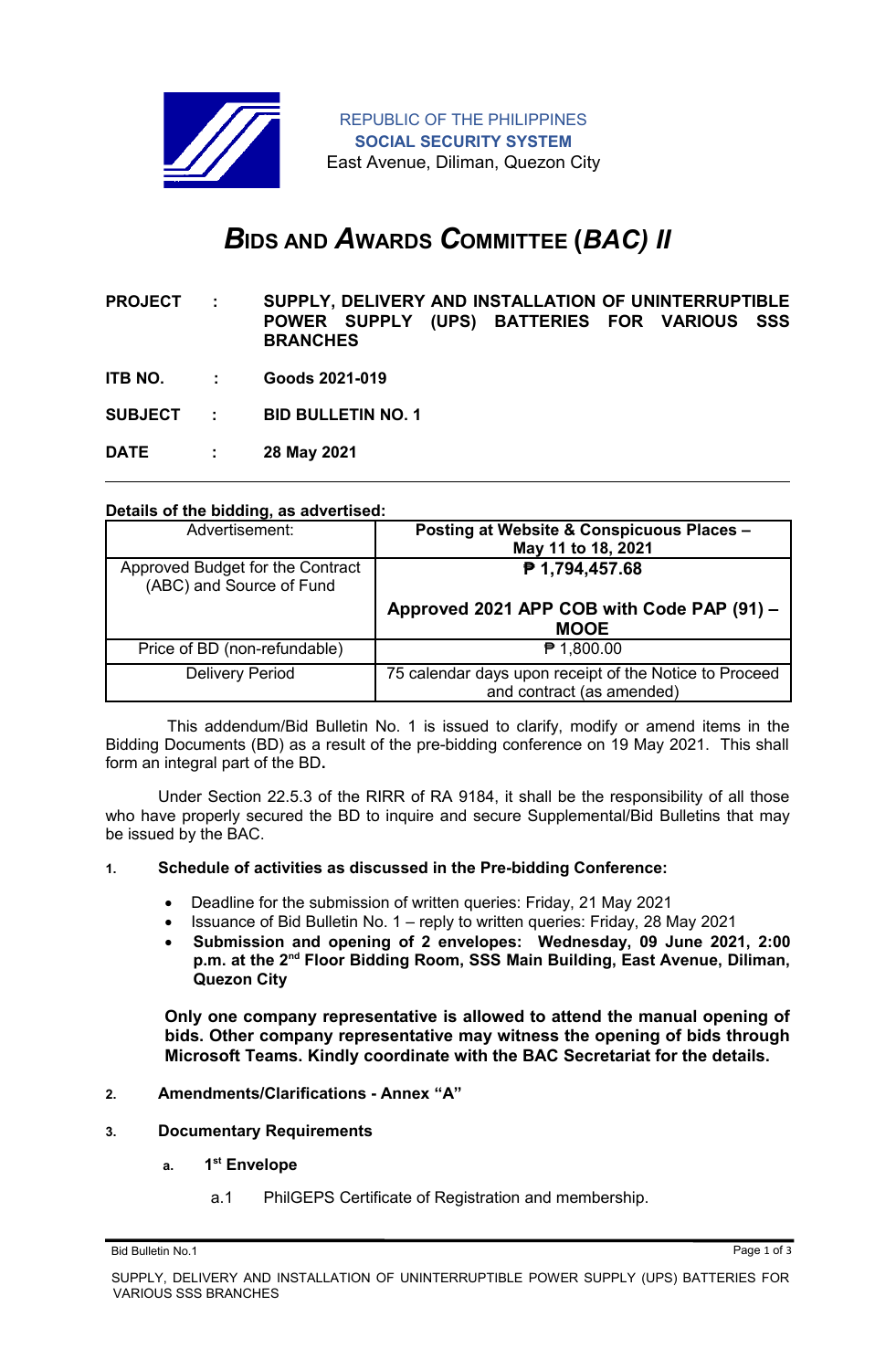In case of uploaded document/s, which validity period had already expired, submit the updated document/s.

- a.2 Statement of all its Ongoing Government and Private Contracts, including contracts awarded but not yet started, if any, whether similar or not similar in nature and complexity to the contract to be bid;
- a.3 Statement of Single Largest Completed Contract (SLCC) similar to the project to be bid, **with supporting documents**, equivalent to at least **50% of the ABC**, completed **within five (5) years** prior to the submission and opening of bids, adjusted by the bidder to current prices using PSA's consumer price index;

For this purpose, similar contracts shall contracts for supply, delivery and installation of UPS batteries.

- a.4 NFCC Computation or committed Line of Credit (form supplied)
- a.5 JVA, in case of Joint Venture Class "B" Documents (Each partner of the joint venture shall submit the legal eligibility documents. The submission of technical and financial eligibility documents by any of the joint venture partners constitute compliance, except for SSS Clearance that must be complied by all JV partners);
- a.6 Bid Security (2% of the ABC for Cash or Manager's/Cashier's Check payable to SSS or Bank Draft of the ABC, 5% of the ABC for Surety Bond **or** Bid Securing Declaration – form supplied) and **a copy of the Authority to Notarize from the Notary Public).**
- a.7 Technical Documents project requirements
	- Section VI Schedule of Requirements (page 29)
	- Section VII Statement of Compliance with the Technical Specifications (pages 30 to 33)
- a.8 Omnibus Sworn Statement (form supplied) **and a copy of the Authority to Notarize from the Notary Public.**

### **b. Checklist of the 2nd envelope:**

- b.1 Bid Form (form supplied) pages 38 to 39
- b.2 Bid Breakdown (form supplied) page 40

## **c. Additional Requirements to be submitted by the bidder with the Lowest Calculated Bid**

- c.1 2020 Income Tax Return filed through Electronic Filing and Payment System (EFPS) corresponding to the submitted Audited Financial Statement;
- c.2 Quarterly VAT for the period October 2020 to March 2021
- c.3 Documents listed in the Platinum Membership and updates, if any;
	- **•** SEC/DTI Registration
	- 2021 Mayor's Permit
	- Valid Tax Clearance
	- 2019 Audited Financial Statement filed through EFPS
- **4.** Awarding shall be made to the bidder with the Lowest Calculated and Responsive Bid (LCRB).
- **5.** All documents that need notarization should be notarized by the Notary Public himself/herself who has the authority to do so for the current year. **A copy of the Authority to Notarize from the Notary Public must be submitted.**
- 6. Bidder must sign on each and every page of the Bid Proposal (1<sup>st</sup> and 2<sup>nd</sup> envelope). Failure to do so shall be a ground for the rejection of the bid.

Bid Bulletin No.1